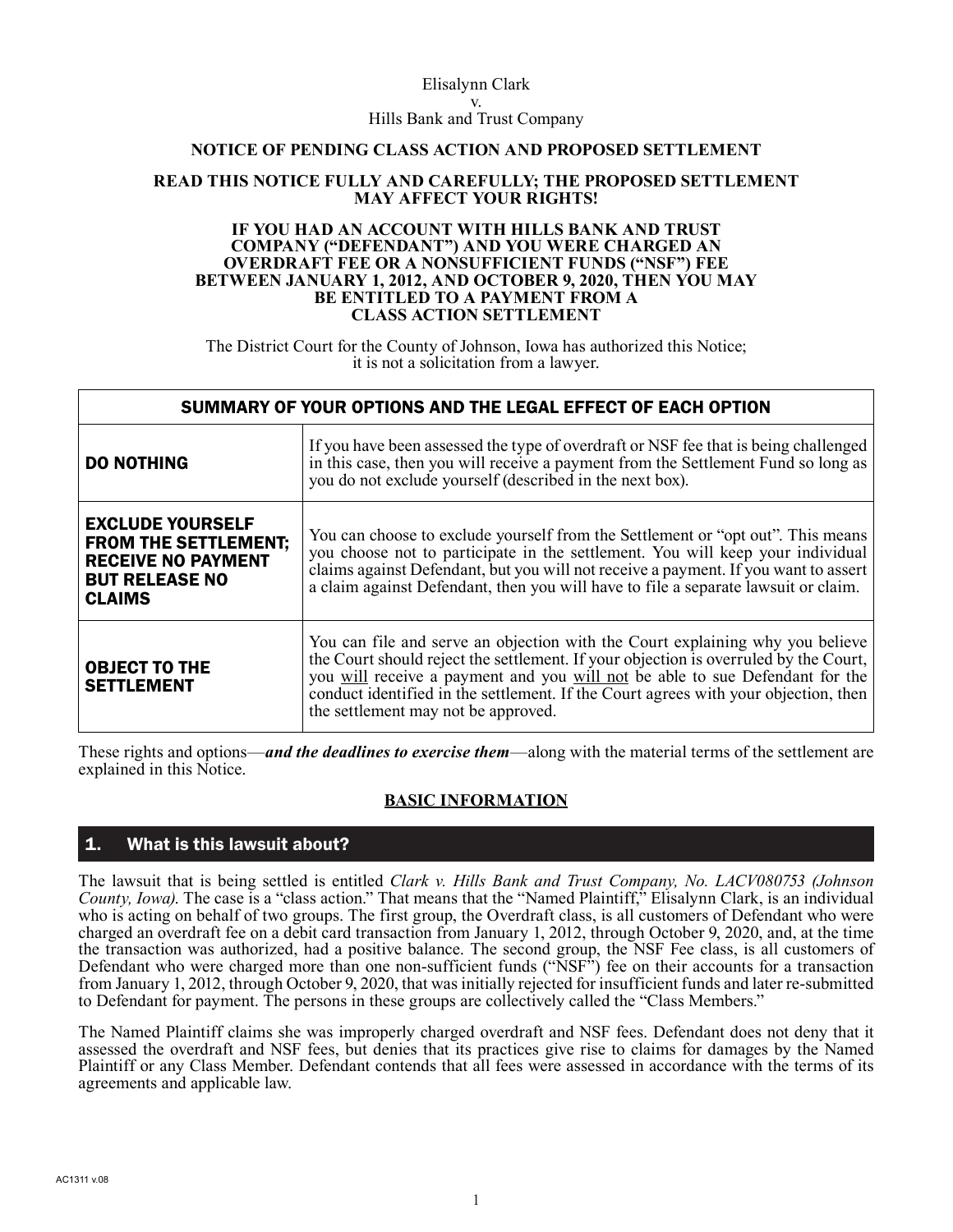### 2. Why did I receive this Notice of this lawsuit?

You received this Notice because Defendant's records indicate that you are in one or both of the groups that was alleged to have been charged improper overdraft fee(s) or NSF fee(s). The Court directed that this Notice be sent to all Class Members because each Class Member has a right to know about the proposed settlement and the options available to him or her before the Court decides whether to approve the settlement.

# 3. Why did the parties settle?

In any lawsuit, there are risks and potential benefits that come with a trial versus settling at an earlier stage. It is the Named Plaintiff's lawyers' job to identify when a proposed settlement offer is good enough that it justifies recommending settling the case instead of continuing to trial. In a class action, these lawyers, known as Class Counsel, make this recommendation to the Named Plaintiff. The Named Plaintiff has the duty to act in the best interests of the class as a whole and, in this case, it is her belief, as well as Class Counsel's opinion, that this settlement is in the best interest of all Class Members for at least the following reasons:

There is legal uncertainty about whether a judge or a jury will find that Defendant breached its agreements with customers or otherwise acted improperly by assessing the overdraft and NSF fees that are the subject of this case. There is also uncertainty about whether the Named Plaintiff's claims are subject to other defenses that might result in no or less recovery to Class Members. Even if the Named Plaintiff were to win at trial, there is no assurance that the Class Members would be awarded more than the current settlement amount, and it may take years of litigation before any payments would be made. By settling, the Class Members will avoid these and other risks and the delays associated with continued litigation.

While Defendant disputes Plaintiff's claims, it has agreed to settle to avoid the costs, distractions and risks of litigation. Thus, even though Defendant denies that it did anything improper, it believes settlement is in its best interest and in the best interests of all of its customers.

### **WHO IS IN THIS SETTLEMENT**

### 4. How do I know if I am part of the Settlement?

If you received this Notice, then Defendant's records indicate that you are a Class Member who is entitled to receive a payment or credit to your account from this settlement.

### **YOUR OPTIONS**

### 5. What options do I have with respect to the Settlement?

You have three options: (1) do nothing and you will receive a payment according to the terms of this settlement; (2) exclude yourself from the settlement ("opt out" of it); or (3) participate in the settlement but object to it. Each of these options is described in a separate section below.

### 6. What are the critical deadlines?

If you do nothing, you will receive Settlement Funds by credit to your account if you are still a customer of Defendant when the settlement is paid or via check mailed to your residence of record if you are not a customer of Defendant when the settlement is paid at the close of the claims period.

The deadline for sending a letter to exclude yourself from or opt out of the settlement is **October 19, 2021.**

The deadline to file an objection with the Court is also **October 19, 2021.**

### 7. How do I decide which option to choose?

If you do not like the settlement and you believe that you could receive more money by pursuing your claims on your own (with or without an attorney that you could hire) and you are comfortable with the risk that you might lose your case or get less than you would in this settlement, then you may want to consider opting out of the settlement.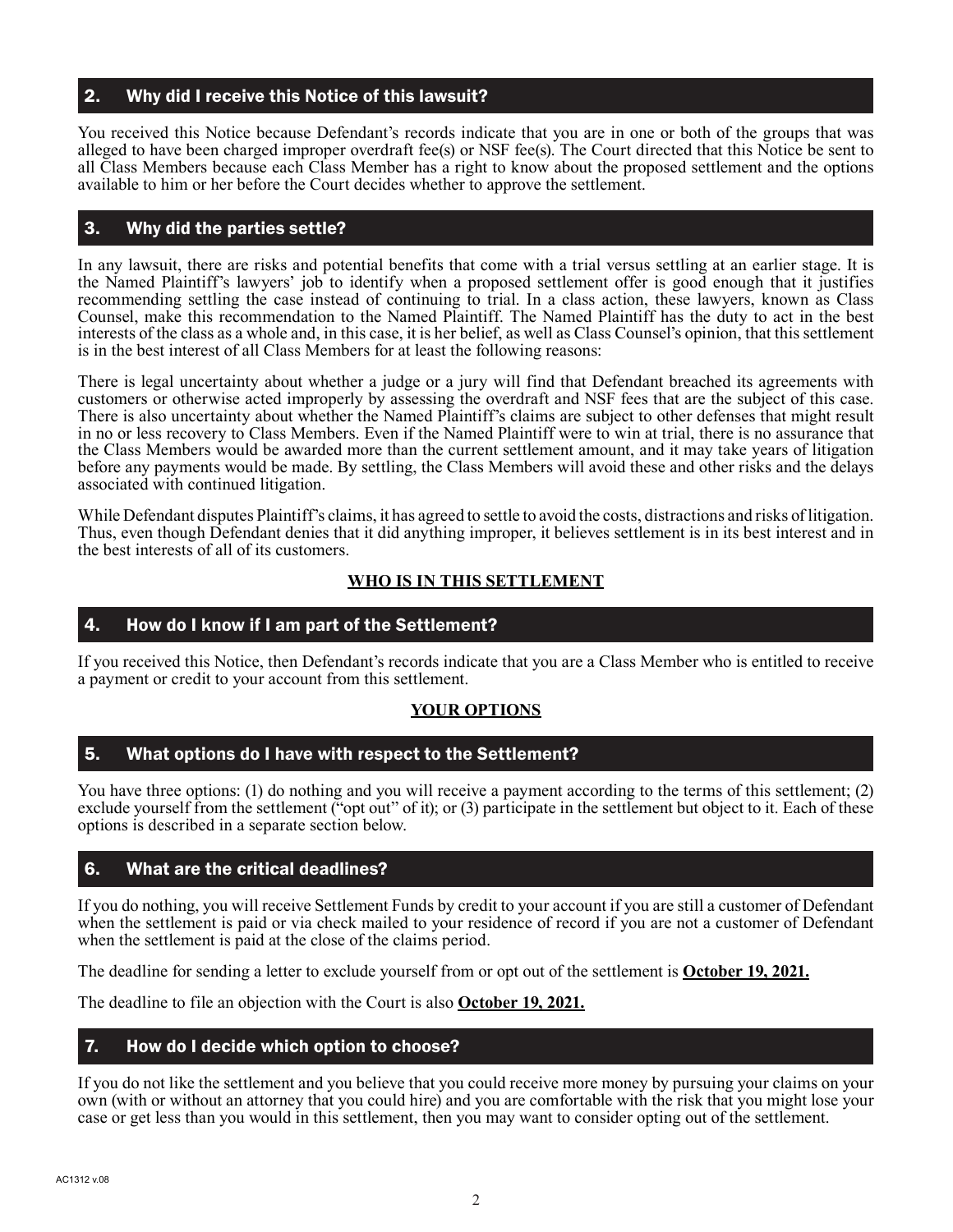If you believe the settlement is unreasonable, unfair, or inadequate and the Court should reject the settlement, you can object to the settlement terms. The Court will decide if your objection is valid. If the Court agrees, then the settlement will not be approved and no payments will be made to you or any other Class Member. If your objection (and any other objection) is overruled, and the settlement is approved, then you will still get a payment.

# 8. What has to happen for the Settlement to be approved?

The Court has to decide that the settlement is fair, reasonable, and adequate before it will approve it. The Court already has decided to provide preliminary approval of the settlement, which is why you received this Notice. The Court will make a final decision regarding the settlement at a "Fairness Hearing" or "Final Approval Hearing," which is currently scheduled for **January 21, 2022.**

## **THE SETTLEMENT PAYMENT**

## 9. How much is the Settlement?

Defendant has agreed to create a Settlement Fund of \$740,000.00. As discussed separately below, attorneys' fees, litigation costs, a service award to the Named Plaintiff, and costs over and above the \$30,000 paid by Defendant to a third-party Settlement Administrator to administer the settlement (including mailing and emailing this Notice) will be paid out of this amount. The balance of the Settlement Fund will be divided among all Class Members proportionally. Additionally, as a result of this lawsuit, Defendant has implemented changes to its disclosures that clarify Defendant's overdraft and NSF fee practices.

### 10. How much of the Settlement Fund will be used to pay for attorney fees and costs?

Class Counsel will request that the Court award up to one-third (33-1/3%) of the value of the settlement as attorneys' fees plus reimbursement of litigation costs incurred in prosecuting the case. The Court will decide the amount of the attorneys' fees based on a number of factors, including the risk associated with bringing the case, the amount of time spent on the case, the amount of costs incurred to prosecute the case, the quality of the work, and the outcome of the case.

### 11. How much of the Settlement Fund will be used to pay the Named Plaintiff a Service Award?

Class Counsel on behalf of the Named Plaintiff will request that the Court award her up to \$10,000 for her role in securing this settlement on behalf of the class. The Court will decide if a Service Award is appropriate and if so, the amount of the award.

### 12. How much will my payment be?

The balance of the Settlement Fund will be divided among all Class Members proportionally. Current accountholders of Defendant will receive a credit to their accounts for the amount they are entitled to receive. Former customers of Defendant shall receive a check from the Settlement Administrator.

### 13. Do I have to do anything if I want to participate in the Settlement?

No. Any amount you are entitled to under the terms of the settlement will be distributed to you unless you choose to exclude yourself from the settlement, or "opt out." Excluding yourself from the settlement means you choose not to participate in the settlement. You will keep your individual claims against Defendant, but you will not receive a payment. In that case, if you choose to seek recovery against Defendant, then you will have to file a separate lawsuit or claim.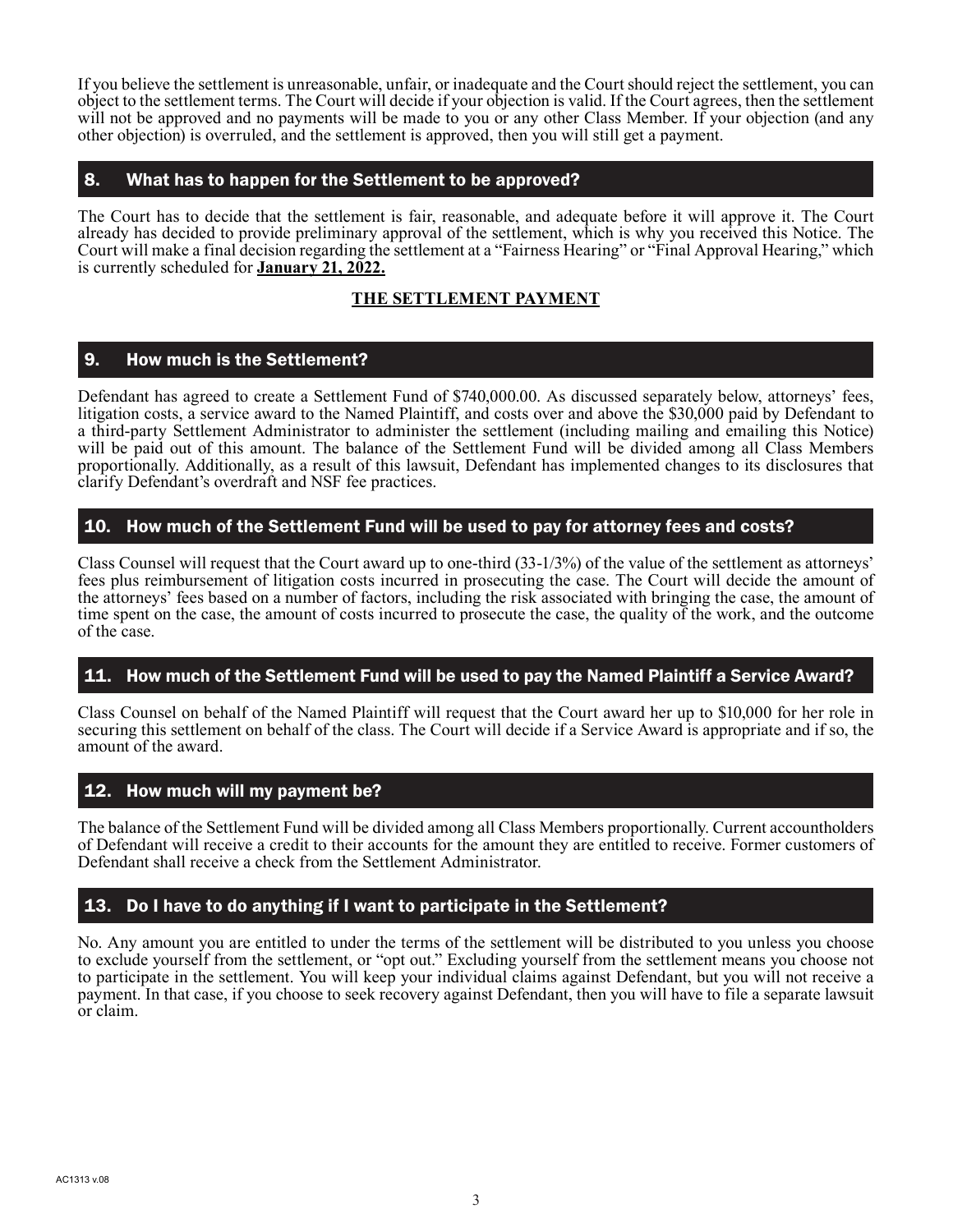### 14. When will I receive my payment?

The Court will hold a Fairness Hearing (explained below in Questions 21-23) on **January 21, 2022 at 1:30 p.m.,** to consider whether the settlement should be approved. If there are no objections and the Court approves the settlement, then the Settlement Administrator should begin paying claims within approximately forty days of the Court's approval. However, if someone objects to the settlement, and the objection is sustained, then there is no settlement. Even if all objections are overruled and the Court approves the settlement, an objector could appeal, and it might take months or even years to have the appeal resolved, which would delay any payment.

### **EXCLUDING YOURSELF FROM THE SETTLEMENT**

### 15. How do I exclude myself from the settlement?

If you do not want to receive a payment, or if you want to keep any right you may have to sue Defendant for the claims alleged in this lawsuit, then you must exclude yourself, or "opt out."

To opt out, you must send a letter to the Settlement Administrator that you want to be excluded. Your letter can simply say "I hereby elect to be excluded from the settlement in the *Clark v. Hills Bank and Trust Company* class action." Be sure to include your name, the last four digits of your account number (current or former) or Social Security number, address, telephone number, and email address. Your exclusion or opt out request must be postmarked by **October 19, 2021**, and sent to:

> Clark v. HBT Settlement Administrator P.O. Box 4339 Portland, OR 97208-4339 1 888-490-0899

### 16. What happens if I opt out of the settlement?

If you opt out of the settlement, you will preserve and not give up any of your rights to sue Defendant for the claims alleged in this case. However, you will not be entitled to receive a payment from this settlement.

### 17. If I exclude myself, can I obtain a payment?

No. If you exclude yourself, you will not be entitled to a payment.

### **OBJECTING TO THE SETTLEMENT**

### 18. How do I notify the Court that I do not like the settlement?

You can object to the settlement or any part of it that you do not like only **IF** you do not exclude yourself, or opt out, from the settlement. (Class Members who exclude themselves from the settlement have no right to object to how other Class Members are treated). To object, you must file with the Court and serve on Class Counsel and counsel for HBT at the addresses below a timely written objection and notice of intent to appear. Your objection must include the following:

• A heading referring to the *Clark v. Hills Bank & Trust Company* Action with the case number No. LACV080753

• Your name, address, telephone number, the last four digits of your account number (current or former) or Social Security number, and the contact information for any attorney you have retained in connection with this case;

• A statement of the factual and legal basis for each objection and any exhibits you wish the Court to consider in connection with the objection;

• A statement as to whether you intend to appear at the Final Approval Hearing, either in person or through an attorney, and, if through an attorney, identifying the attorney by name, address, and telephone number; and

• Your signature.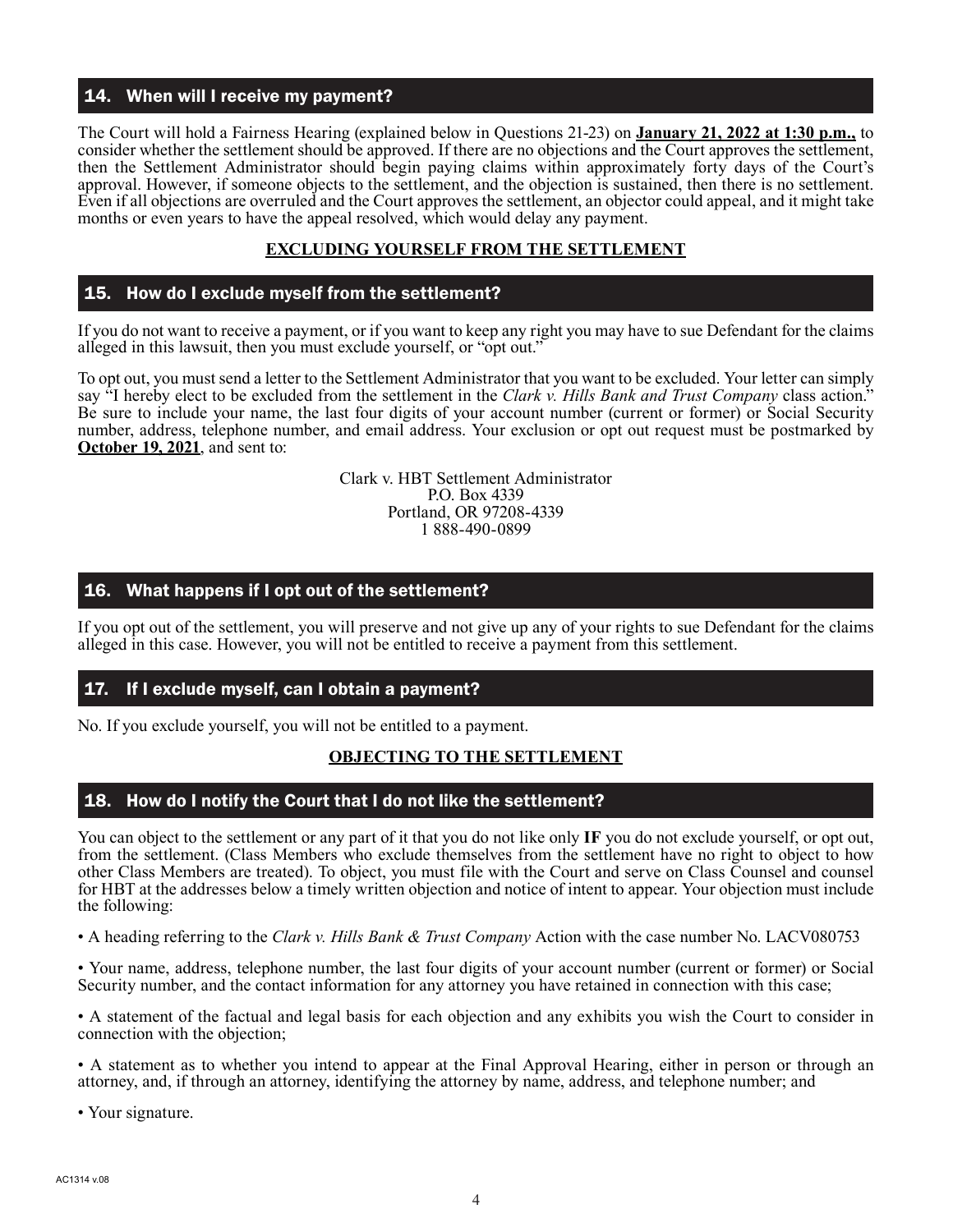Be advised that if you object to the settlement and retain an attorney for purposes of objecting, you are solely responsible for paying that attorney's fees and costs.

Any member of the Settlement Class who does not object to the Settlement in the manner provided herein shall be deemed to have waived any such objection and will be bound by the terms of this agreement and the orders and judgments of the Court.

All objections must be postmarked no later than **October 19, 2021**. To object, you must file with the Court and serve on Class Counsel and counsel for HBT at the addresses below a timely written objection and notice of intent to appear:

> Johnson County Courthouse 417 South Clinton Street Iowa City, IA 52240

Kaliel PLLC 1875 Connecticut Avenue, NW, 10th Floor Washington, DC 20009

> Stinson LLP 1201 Walnut St., Suite 2900 Kansas City, MO 64106

## 19. What is the difference between objecting and requesting exclusion from the Settlement?

Objecting is telling the Court that you do not believe the settlement is fair, reasonable, and adequate for the class, and asking the Court to reject it. You can object only if you do not opt out of the settlement. If you object to the settlement and do not opt out, then you are entitled to a payment if the settlement is approved, but you will release claims you might have against Defendant. Excluding yourself or opting out is telling the Court that you do not want to be part of the settlement, and do not want to receive a payment or release claims you might have against Defendant for the claims alleged in this lawsuit.

### 20. What happens if I object to the settlement?

If the Court sustains your objection, or the objection of any other Class Member, then there is no settlement. If you object, but the Court overrules your objection and any other objection(s), then you will be part of the settlement.

### **THE COURT'S FAIRNESS HEARING**

### 21. When and where will the Court decide whether to approve the settlement?

The Court will hold a Final Approval or Fairness Hearing on **January 21, 2022 at 1:30 p.m.**, at 417 South Clinton Street, Iowa City, IA 52240. At this hearing, the Court will consider whether the settlement is fair, reasonable and adequate. If there are objections, the Court will consider them. The Court may also decide how much to award Class Counsel for attorneys' fees and expenses and how much the Named Plaintiff should get as a "Service Award" for acting as the class representative.

### 22. Do I have to come to the hearing?

No. Class Counsel will answer any questions the Court may have. You may attend if you desire to do so. If you have submitted an objection, then you may want to attend.

### 23. May I speak at the hearing?

If you have objected, you may ask the Court for permission to speak at the Final Approval Hearing. To do so, you must include with your objection, described in Question 20, above, the statement, "I hereby give notice that I intend to appear at the Final Approval Hearing."